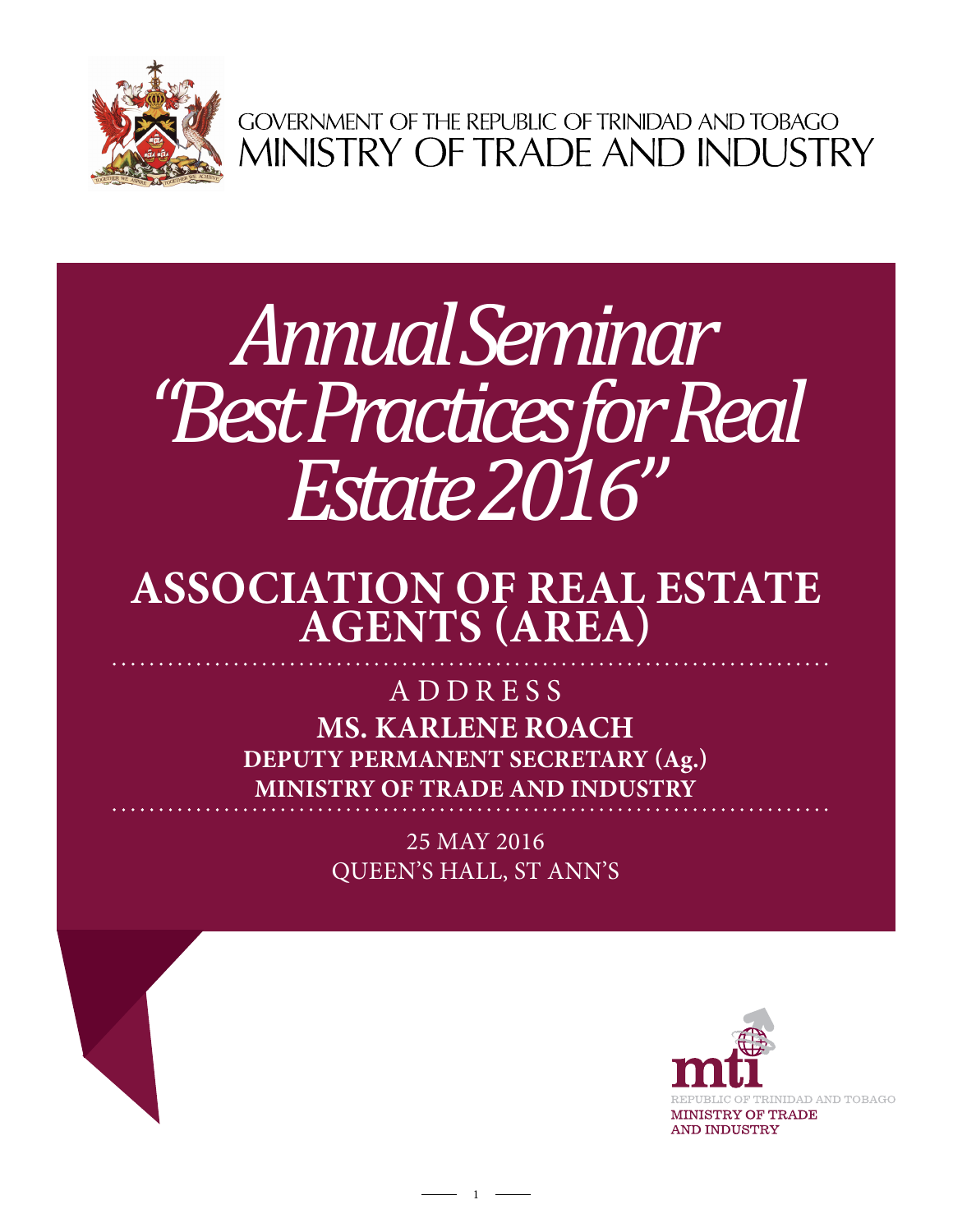I wish to thank Mrs. Sally Singh, President of AREA for the invitation to speak at today's Seminar on "Best Practices for Real Estate 2016". The Real Estate industry is truly vibrant and well represented today by a broad cross-section of the stakeholders that all contribute to making the sector dynamic and vital to the economy of Trinidad and Tobago.

It is recognised that the real estate market has the potential to provide a steady source of monthly income, while also growing wealth through long-term asset appreciation. In this regard, real estate investments are durable and capable of building multi-generational wealth.

The real estate market also has some flexibility associated with maturity of investment, as unlike other investments that have fixed maturities, an investor can sell in a few days if there is a good opportunity, or hold for decades. These unique characteristics are evident throughout the world with examples of profitable real estate that have been held for several decades in American cities, or held by the same trust or family for centuries in Europe.

There are also lucrative investment opportunities for the industry in Trinidad and Tobago.

#### **CURRENT SITUATION**

According to the Review of the Economy 2015, the broad sector of Finance, Insurance and Real Estate, as it is aggregated by the Ministry of Finance was recorded as the largest Services subsector in terms of value. An 8.6 percent growth was estimated for the sector in 2015, which is a marked reversal from the subsector's contraction of 1.2 percent one year earlier.

Specific data on the contribution of the real estate sector to GDP is not readily available, but over the period 1991 to 2006, the sector experienced boom conditions. Real estate prices rose by over 400% as the economy benefitted from high oil prices, construction activity and foreign investment, particularly in the petrochemicals sector.

This boom was evident in private housing, especially townhouses and gated communities, and in government provided housing for lower and middle-income earners. The industry was adversely affected by an estimated 20% decline during the global economic slowdown which was at its lowest during the period 2007 to 2009, but as of late 2014, the real estate market in Trinidad has shown some improvement.

With the current decline in the economy faced by Trinidad and Tobago, it is not envisioned that real estate prices would be sustained, as high prices were based on an environment where energy prices were much higher.

Notwithstanding, ladies and gentlemen, the real estate industry remains an important sector in the economy. Affordable real estate and rental prices are necessary to adequately house the population. A significant portion of the incomes of lower to middle income earners are consumed by home ownership mortgages or rental of living accommodations.

Changes in these mortgage and rental rates have a direct impact on the disposable income and consumer spending of property owners and tenants. Therefore increases or decreases in mortgage and rental rates can have a rippling effect throughout the economy. In summary, because of this direct relationship with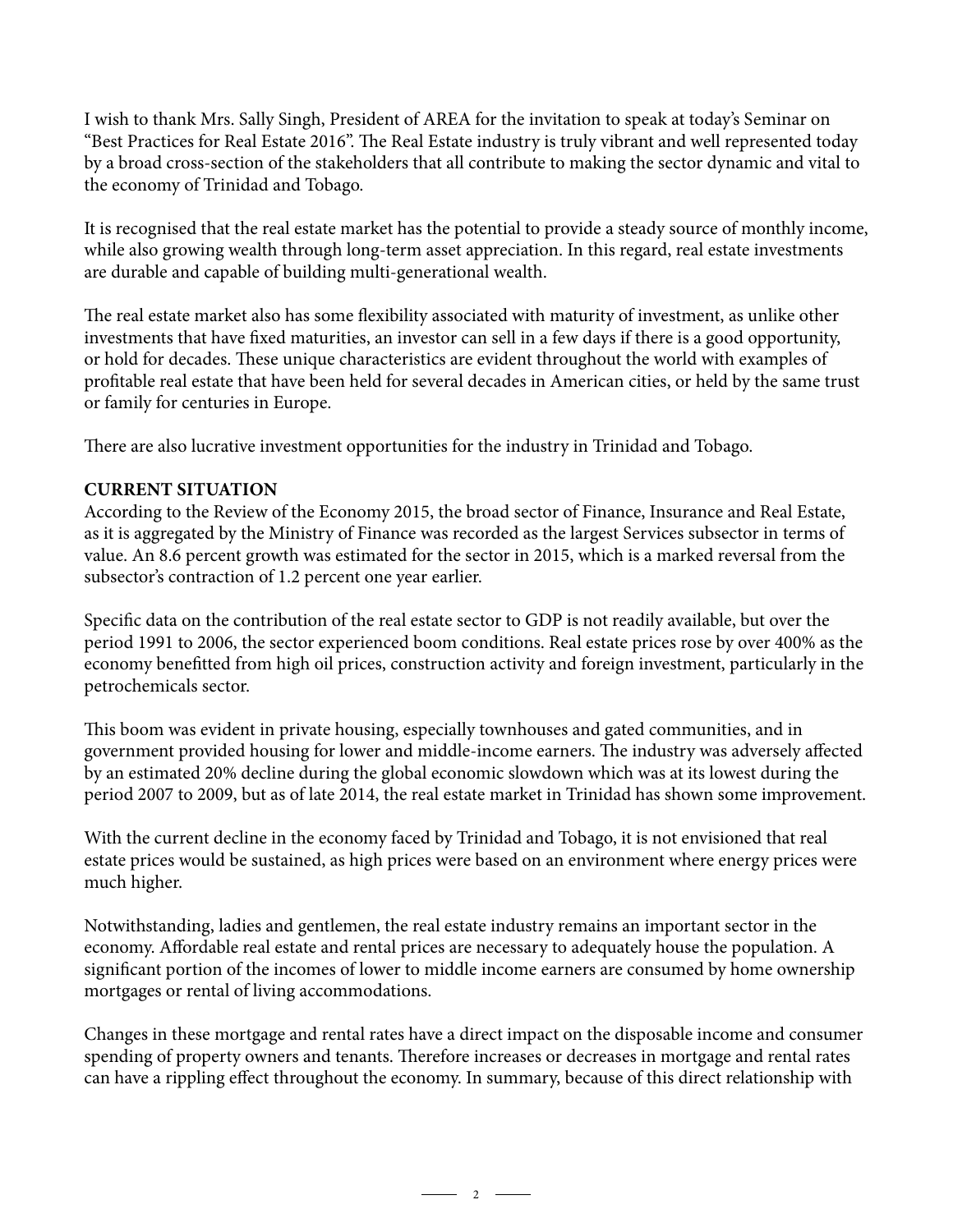consumer spending, increases or decreases in mortgage and rental rates can contribute to the stimulation or contraction of the economy.

A healthy real estate industry is crucial for economic stability. It is a high value industry and the acquisition and disposal of assets can impact capital flows. Its high value serves as a guarantee for financing by allowing a borrower to leverage its value as collateral. This leads to a stronger economy which in turn is a stimulus for further investment. A stable real estate sector, and by extension a stable economy, are incentives to both private and institutional investments and can also serve to attract foreign direct investment.

However, there are several issues facing the local Real Estate industry, and, given this intricate link between the real estate sector and a stable, strong and resilient economy, it is important particularly now that the issues facing the domestic industry are properly understood and addressed.

#### **LACK OF TRANSPARENCY**

One issue facing the local real estate industry is a lack of transparency. In purchasing real estate, there is a risk that the seller is either withholding information, or may be unaware of problems associated with the specific property. The need for research and inspection is therefore critical when purchasing real estate.

#### **HIGH STARTUP COSTS**

Another issue facing the sector is the high cost of acquiring real estate. These costs typically include, but are not limited to purchasing, renovating, updating, and closing and financing costs. The high cost of real estate, and the dynamic nature of the sector could be reasons why property investing can be profitable as these factors limit the number of investors in the real estate market, which can therefore provide some level of stability within the sector and foster long-term appreciation of asset value.

The high cost of real estate also creates opportunities for a burgeoning financial support sector through financing from both governmental and commercial sources and institutions. Financing can be secured from various savings and loan associations, such as, commercial banks, savings banks, mortgage bankers and brokers, life insurance companies, credit unions, government agencies as well as individual investors and builders.

#### **NATIONAL POLICY**

Another issue facing the sector is the absence of a coherent national development plan or policy for the Real Estate Sector that has the broad support of the industry stakeholders. Attempts have been made to bring affordable housing through governmental initiatives since the 1970's. It has been argued that this has resulted in crowding out the private sector, increased the cost of construction, thereby making it more expensive to build and invest in the real estate market.

However, in fulfilling our manifesto promise to provide affordable high-quality housing for citizens, this Government has undertaken to continue and improve several programmes initiated during its previous tenure. These programmes, implemented by the Ministry of Housing and Urban Development, include: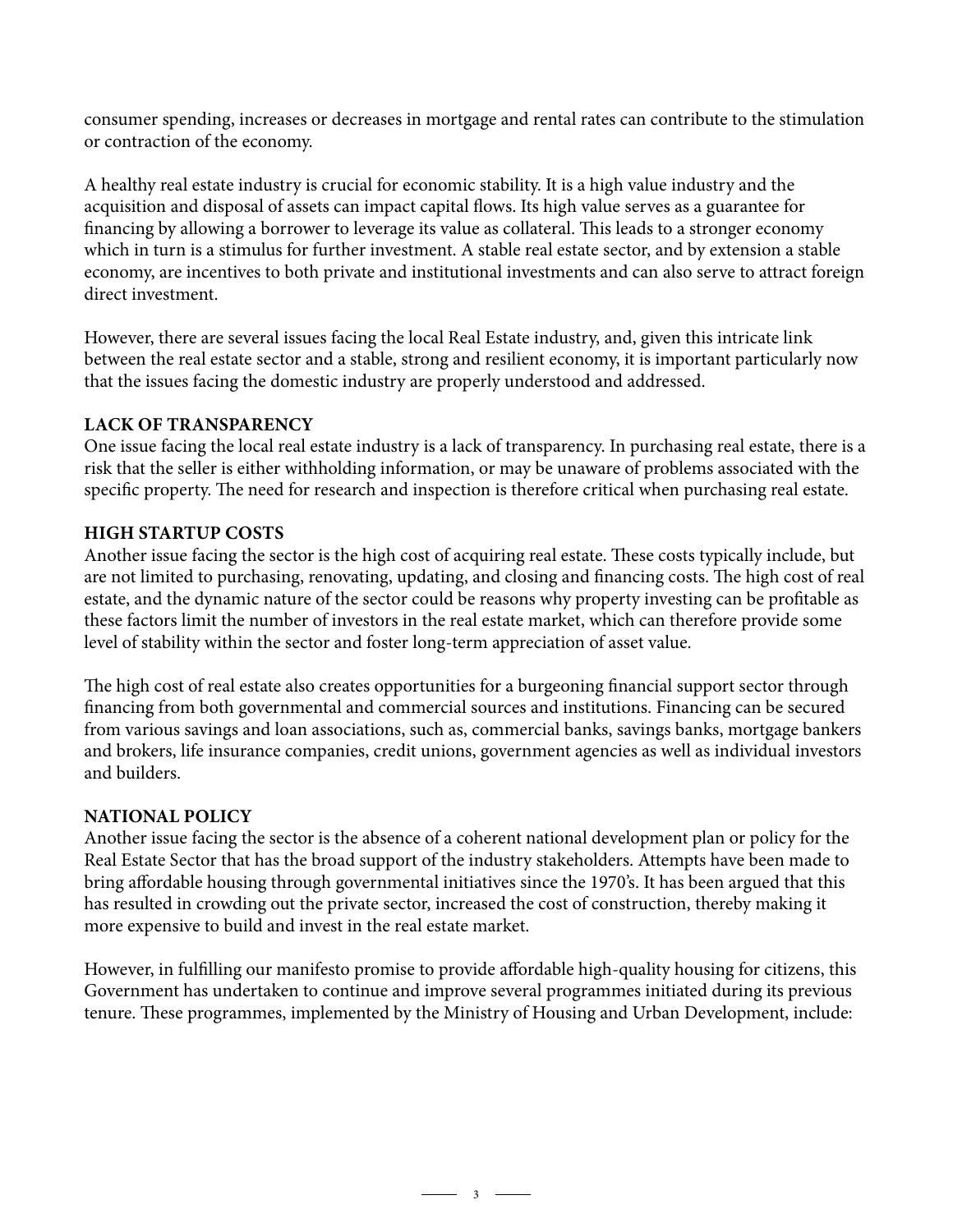#### **THE ACCELERATED HIGH DENSITY HOUSING PROGRAMME;**

There is also the

- Rent-to-Own Programme which was introduced to assist low income households, to start with a rental property, which would be converted to home ownership as their circumstances improve;
- New Home Subsidies are also being offered to encourage first time homeowners to build their own homes;
- Subsidised Mortgage Loans with very low interest rates pitched at (2%) to facilitate housing loans;
- Housing Grants will continue including the Home Improvement Grant and the Home Improvement Subsidy, designed to assist families experiencing financial difficulties; and
- Finally, the Second National Settlements Programme designed to regularize squatters and give them proper title to the lands that they occupy.

In the second half of 2016, the Government has plans for a number of development projects, including public housing initiatives, road improvements and other projects, such as schools, community and sporting facilities. These plans embrace the private sector and, in respect the construction of multi-storey car parks and commercial buildings, the present tax concessions offered which are being extended to 2025, will be expanded to include the construction of multi-family residential buildings.

Other Government grants and fiscal incentives are also planned to motivate the private sector to get involved in urban renewal and rural development in designated areas. Many of these measures will take effect in May 2016 with the passage of the Finance Bill No. 2.

I am also aware that there are a number of legislative challenges which the industry faces. The industry remains subject to no direct legal restraint, and as such, anyone can establish a real estate agency without the need for qualifications or accreditation. This being the case, it is very much within the interest of the consumer to seek out those who are qualified and/or affiliated to legitimate organizations.

#### **ENVISIONED SITUATION/GOAL**

Ladies and gentlemen, given the importance of the industry to the economy of Trinidad and Tobago, and the issues facing the sector, some of which I mentioned today, it is apparent that a well-regulated sector is in the interest of Trinidad and Tobago.

The sector must strive to ensure that agents and other industry players have the basic characteristic values of honesty and trustworthiness, matched with adequate knowledge of their role in the industry and a level of organization that would engender professionalism and efficiency.

#### **WAY FORWARD**

In respect of the way forward, in essence, the industry must wholeheartedly embrace the need for, and development of, adequate regulations to facilitate the achievement of these attainable goals.

For this reason, I am pleased that AREA approached the Government of Trinidad and Tobago through the Ministry of Trade and Industry to pilot a Bill to effect legislation for the organization and regulation of the sector. The proposed legislation addresses the registration of Brokers and the issuance of licenses for Real Estate Agents.

 $-$  4  $-$